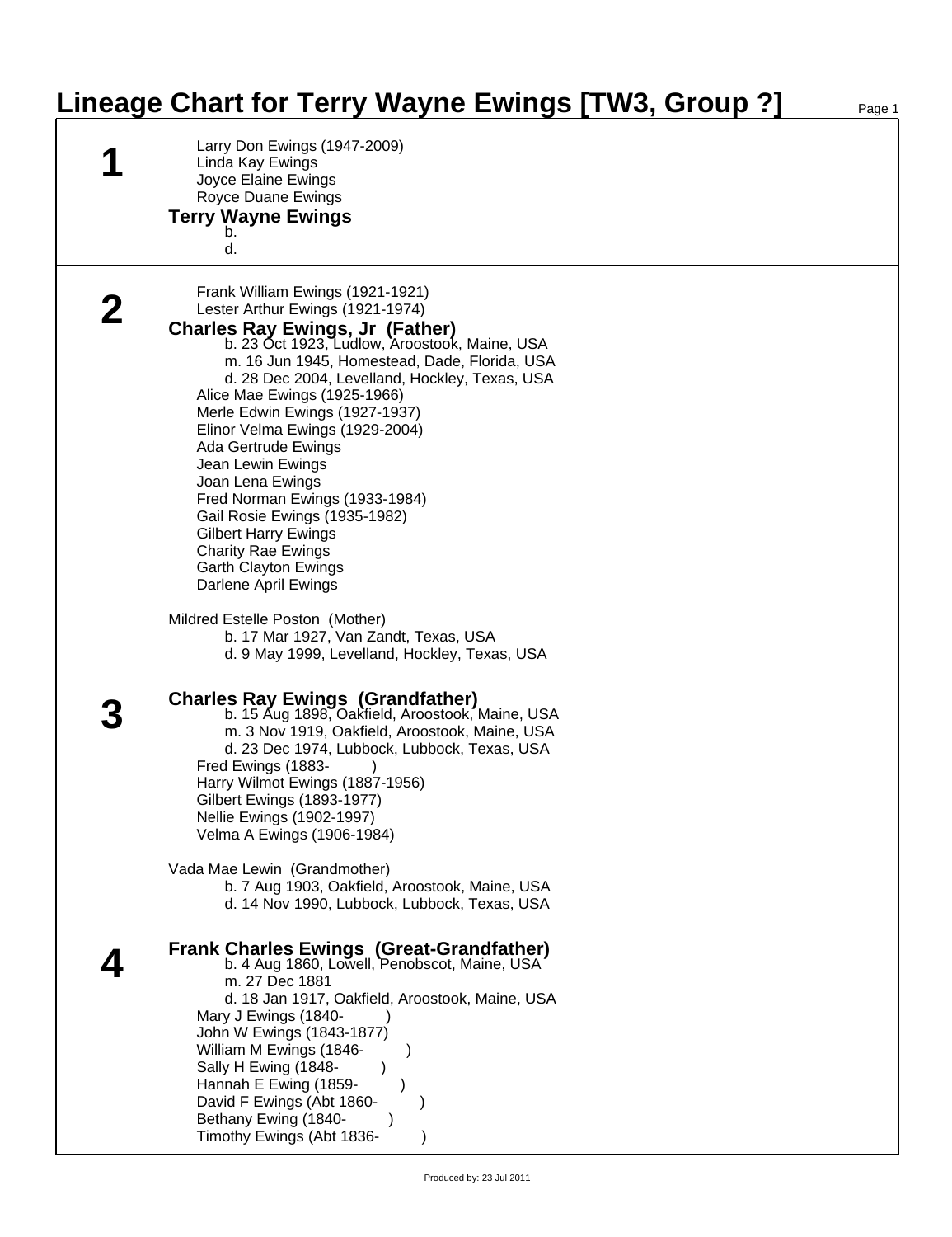## **Lineage Chart for Terry Wayne Ewings [TW3, Group ?]** Page 2

| Mary Ewing (1837-                                                                                                                                                                                                                                                                                                                                                                                                                                                             |
|-------------------------------------------------------------------------------------------------------------------------------------------------------------------------------------------------------------------------------------------------------------------------------------------------------------------------------------------------------------------------------------------------------------------------------------------------------------------------------|
| Martha Charity Morrison (Great-Grandmother)<br>b. 21 Apr 1863, Linneus, Aroostook, Maine, USA<br>d. 5 May 1916, New Limerick, Aroostook, Maine, USA                                                                                                                                                                                                                                                                                                                           |
| David Ewing (2nd Great-Grandfather)<br>b. 2 May 1815, Bowdoin, Sagadahoc, Máine, USA<br>m. Abt 1835, Lowell, Penobscot, Maine, USA<br>d. 1878, Unknown<br>Susanna Ewing (1819-<br>William Ewing (1817-<br>Nancy Ewing (1813-<br>Thomas Ewing (1811-1883)<br>Sarah Sally Ewing (1823-1860)<br>Hannah T Hall (2nd Great-Grandmother)<br>b. 26 Jul 1818, Maine, USA<br>d. After 1880                                                                                             |
| William Ewing (3rd Great-Grandfather)<br>b. 30 Jan 1787, Bowdoin, Sagadahoc, Maine, USA<br>m. 2 Apr 1809, Harpswell, Cumberland, Maine, USA<br>d. 29 Jan 1823, Bowdoin, Sagadahoc, Maine, USA<br>James Ewing (1796-1852)<br>Mary Ewing (1799-1880)<br>Peggy Ewing (1793-1804)<br>Sally Ewing (1785-1866)<br>Thomas Ewing (1789-<br>Joseph Ewing (1809-<br>Margaret Bishop (3rd Great-Grandmother)<br>b. 17 Jan 1783, Harpswell, Cumberland, Maine, USA<br>d. Unknown, Unknown |
| Deacon Joseph Ewing, Jr (4th Great-Grandfather)<br>b. 20 Jun 1760, Harpswell, Cumberland, Maine, USA<br>m. 9 Dec 1784, Harpswell, Cumberland, Maine, USA<br>d. 20 Oct 1846, Harpswell, Cumberland, Maine, USA<br>Margaret Ewing (1740-1816)<br>Anna Ewing (1738-1809)<br>Elizabeth Ewing (1739-1815)<br>Sarah Merryman (4th Great-Grandmother)<br>b. 3 Apr 1763, Harpswell, Cumberland, Maine, USA<br>d. 6 Jul 1849, Harpswell, Cumberland, Maine, USA                        |
| Deacon Joseph Ewing, Sr (5th Great-Grandfather)<br>b. 4 Oct 1719, Harpswell, Cumberland, Maine, USA<br>m. 1737<br>d. 4 Oct 1790, Harpswell, Cumberland, Maine, USA<br>James Ewing (1721-1801)<br>Samuel B Ewing (1719-1798)<br>Mary Ewing (1706-<br>John Ewing, Jr (1703-1735)<br>William Ewing (Bef 1711-1781)<br>Sarah Ewing                                                                                                                                                |